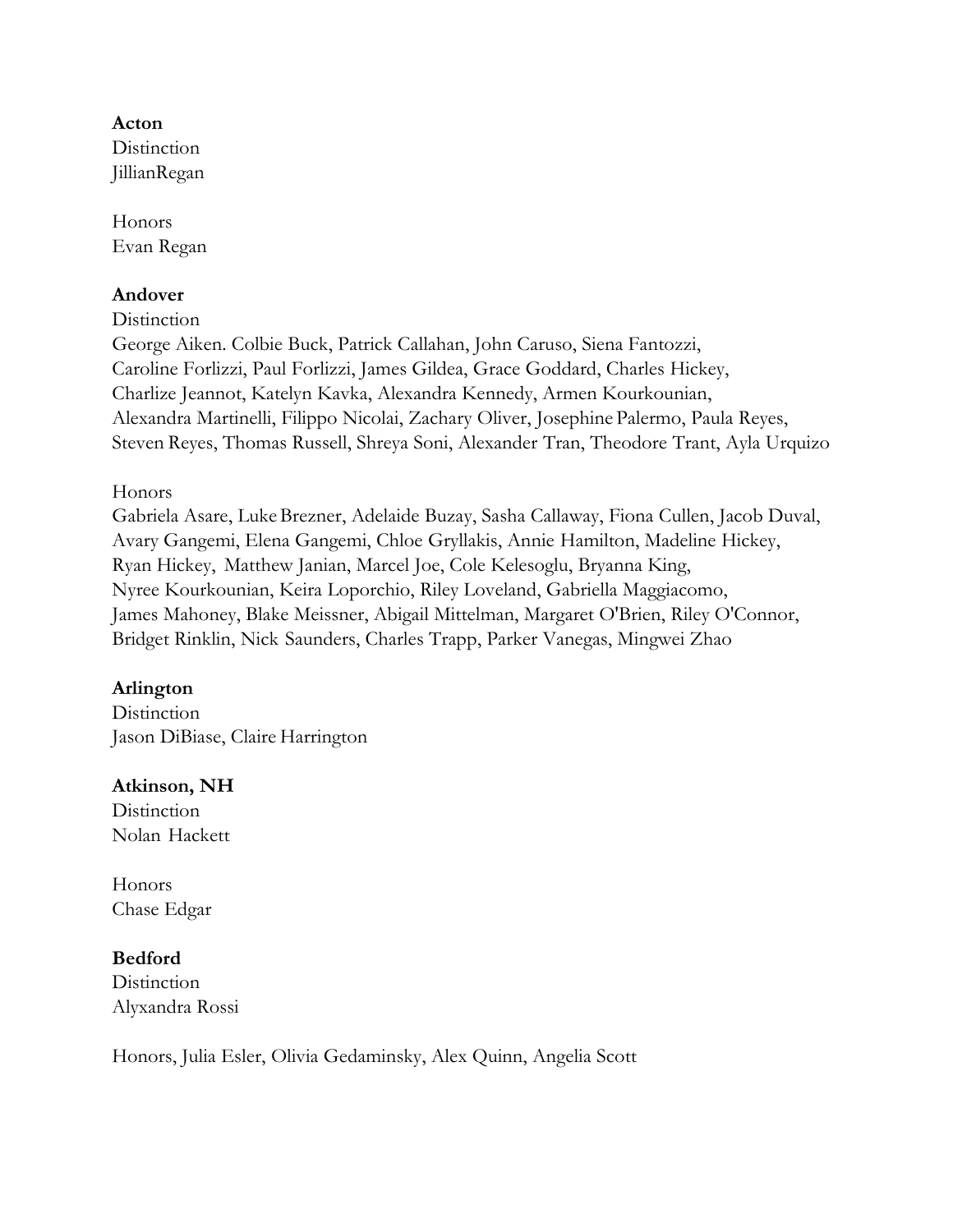## **Belmont**

**Distinction** Emily Donahue

# **Beverly**

**Distinction** Olivia Doherty, Emmett Surowiec, Evelyn Surowiec, Norah Wright

## Honors

Grace Ferretti, Giavana Franco, Margaret Gove, Morginn Kotchian, Delaney McNinch, Gabriella Mooney,

## **Billerica**

**Distinction** Keira Reid, Rohan Saini

## Honors

Leonardo Centinaro, Valeria Centinaro, Serry Gouveia, Christopher Roberts, Samantha Smith, Jake Zawatsky

## **Boston**

Honors Sage Roderick

# **Boxford**

**Distinction** Jessica Barrett, Ashley DiBella, Liam Gildea

## Honors

Alexa Blaeser, Reagan Mercier, Molly Vana, Lauren Vigneaux, Joshua Williams

# **Burlington**

**Distinction** Jaclyn Brand, Aidan Connors, Thomas Hayes, Andrew Mikolinsk, Lauren Neal

## Honors

Amelia Amadin, Maddox Amadin, Jonathan Brand, Michael Brosnan, Mason Carr, Caitlin Connors, Emilee Laws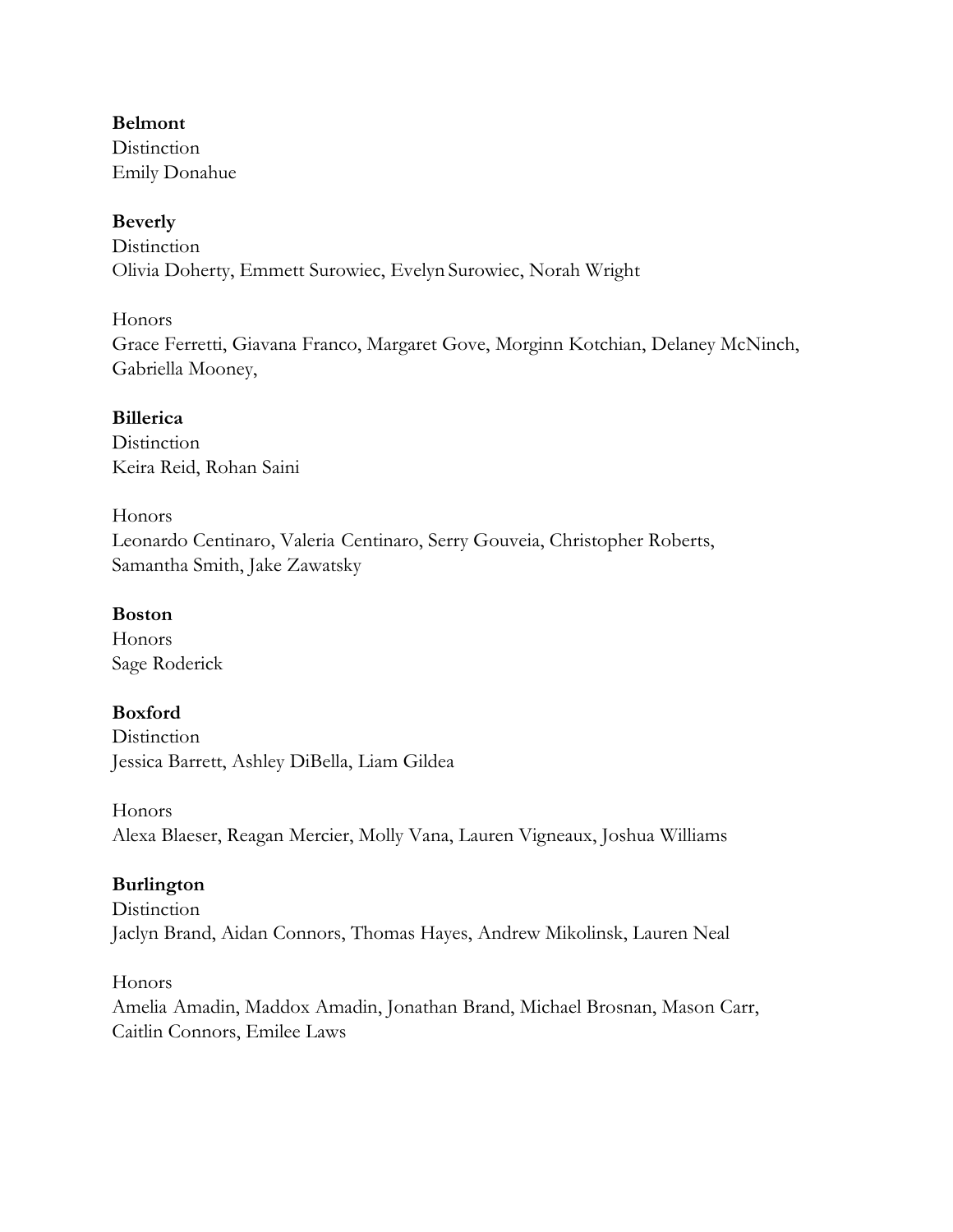## **Byfield**

Honors Chloe Ciano

### **Charlestown**

Honors Adam Higginbottom

## **Chelmsford**

**Distinction** Nolan Pitta

# **Danvers**

**Distinction** Bree Anderson, Cayla Baroud, Avery Emerton, Shae Garofalo, Samantha MacCormack, Jacqueline Plante, Ainsley Raymond

## Honors

Dante Bertoli,Caleb Guthrie, Emma Guthrie, Lauren Lopes, Abigail O'Keefe, Alyssa Pacheco, Emily Prince, Drew Thibodeau

# **Dracut**

Honors Nicholas Capone, Hunter Grabar, Corbin Martin

## **East Boston**

Honors Robert Gilbride

# **Georgetown**

**Distinction** Brendan McCarthy, Emma Riordan

Honors Sophia Finocchio

## **Gloucester**

**Distinction** Maeve Carey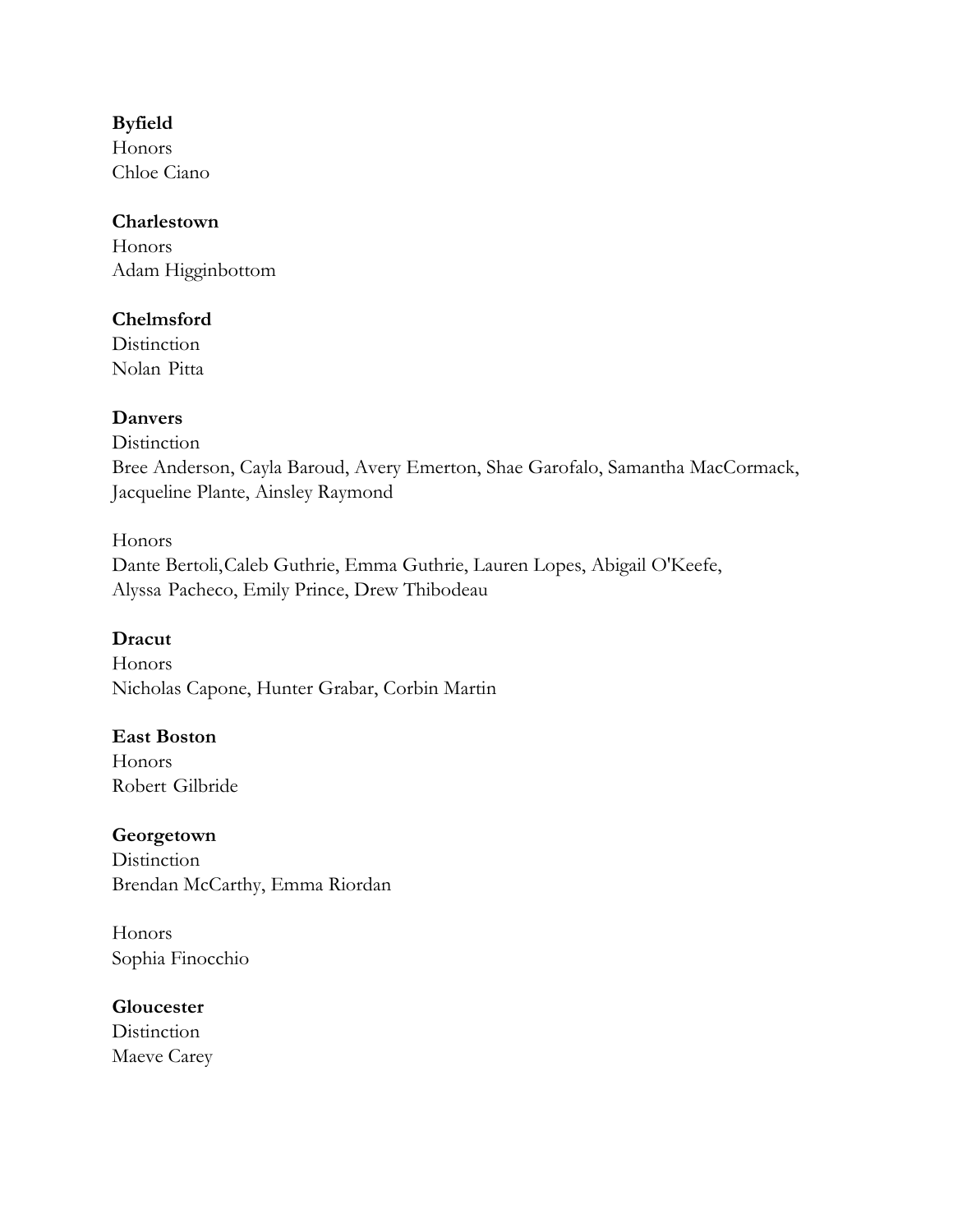### **Groton**

Honors Matthew Bellis

## **Groveland**

**Distinction** Jessica Marks

# **Haverhill**

**Honors** Lillian Harmon, Lee Poulin, Kayley Simons

# **Hingham**

**Distinction** Kathryn Karo

## **Ipswich**

**Distinction** Melissa Soep

Honors Hunter Soep, Luke Soep

# **Laconia, NH**

**Distinction** Cameron Bayusik

## **Lawrence**

**Distinction** Anthony Beaulieu, Sara Dallaire, Madeline Shih

Honors Amber Boardman,Isabel Henderson, Tait O'Koniewski, Anjali Serrano

## **Lexington**

**Distinction** Benjamin Bradshaw, Elena Klimashova, Mark-Henry Novas

Honors William Cacciatore, Dennis Klimashov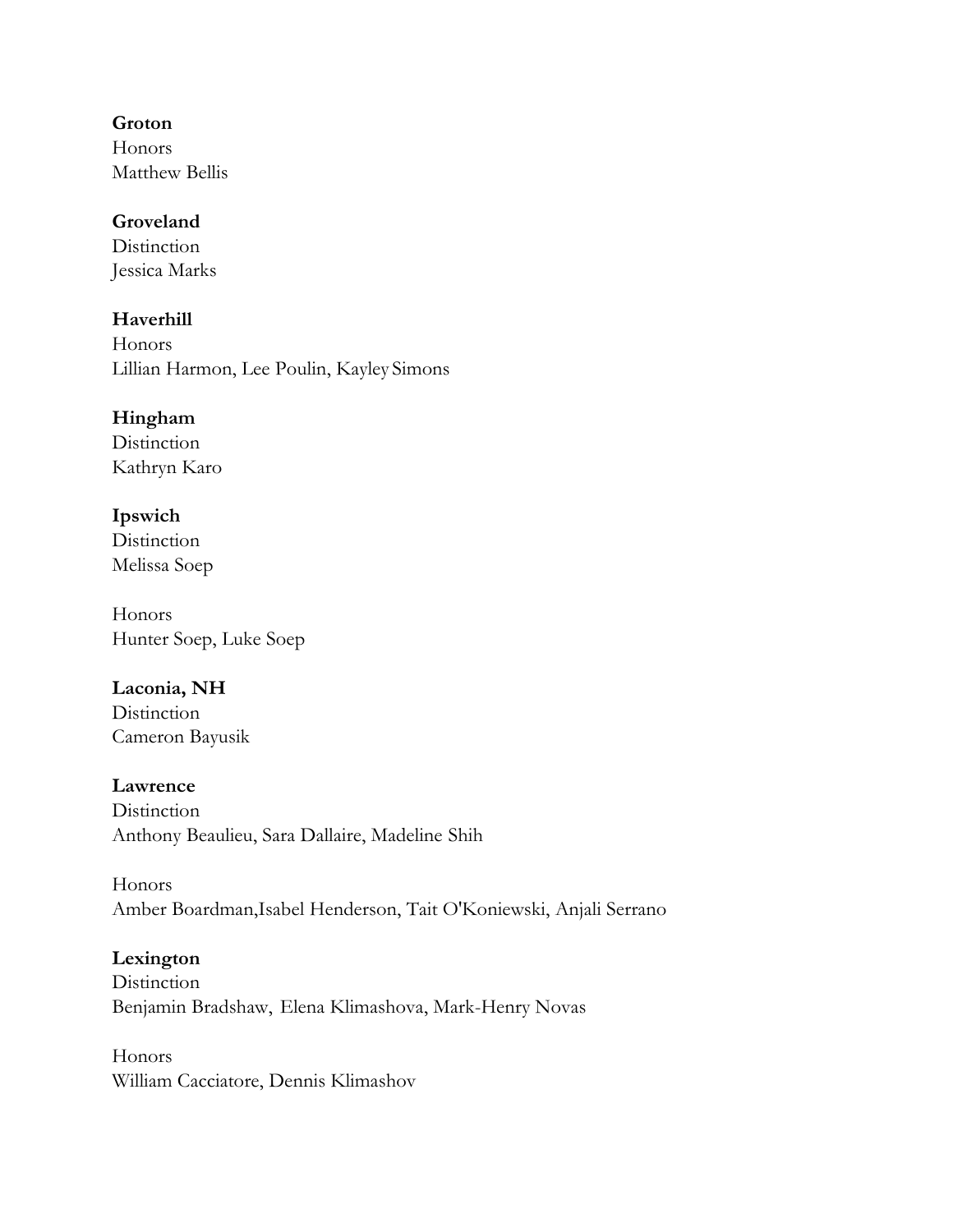**Lowell Distinction** Katherine Cancro, Zachary Rourke

## **Lynn**

**Distinction** Fiona Hyland, Kamilla Khiat, Anna Ryan

Honors Payten Cole

## **Lynnfield**

**Distinction** Hadley D'Agostino, Sophia DiNanno, Madison McCarthy, Michael McCarthy, Elisabeth Megaloudis, Keira Welch

Honors Zackary Cotter, Cailin Fennessy, Dante Filadoro, Dario Filadoro, Ella Gould, Lauren Shaffer, Luke Slaney, Eleanor Underwood

## **Marblehead**

**Distinction** Hailey Grohe, Nathan Jaffe, David McMahon

Honors Francesca Carter, Paloma Carter, Taylor Grohe, Sofia Sibella

# **Medford**

**Distinction** Isabella Eisenhauer, Louise Eisenhauer, Aiden Titcomb

Honors Fiona Baratta, Marc Barletta, Ava Colella, Maya Haddock, Ella Piro, Vincent Piro

## **Melrose**

**Distinction** 

James Bergeron, Maximus Betts, Grace Buser, Allison Byrnes, Lilly Byrnes, Lillian Fix, Christopher Gerety, Lucia Gracilieri, James Graham, Nicholas Happeny, Bruce McGinley, Evelyn McGinley, David Moro, Imogen Moro, Calvin Pardee, Samantha Regan, Victoria Tenreiro, Colin Walsh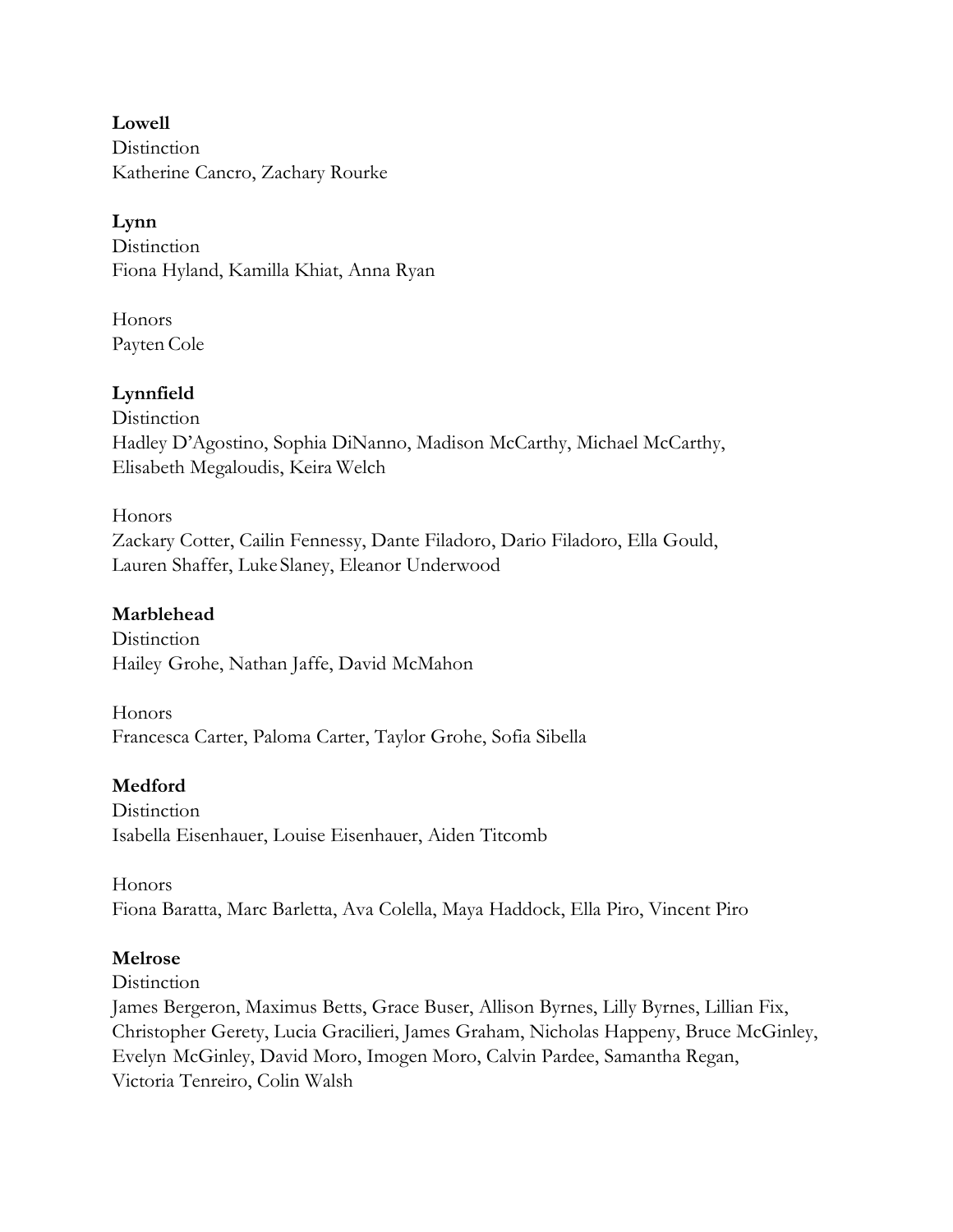Melrose Honors Katherine Berlin, Isabella Bianco, Nicholas Bianco, John Burke, John Burnham, Nora Burnham, Amelia Doetsch, August Doetsch, Charlie Little, Dan Little, Joseph McClain, Matthew Palmer, Caroline Regan, Samantha Riley, Isabella Tenreiro, Magdalena Tenreiro, Madeleine Ungashick

### **Methuen**

**Distinction** Jordan Kim, Hunter Weldon

Honors Miranda Aguilo, Sebastian Guerra, Ben Nguyen, Antonio Pemberton, Madison Tomamichel

## **Middleton**

**Distinction** MilanaVasilenko, Mikolena Zirpolo

Honors Daniella Gillespie

**Newbury** Honors Lea DeVito, Alexander Fiorante

## **Newburyport**

**Distinction** Isabel Hulse

Honors Charles Gagnon, Lydia May-Broyles

**Newton Distinction** 

Elizabeth Urick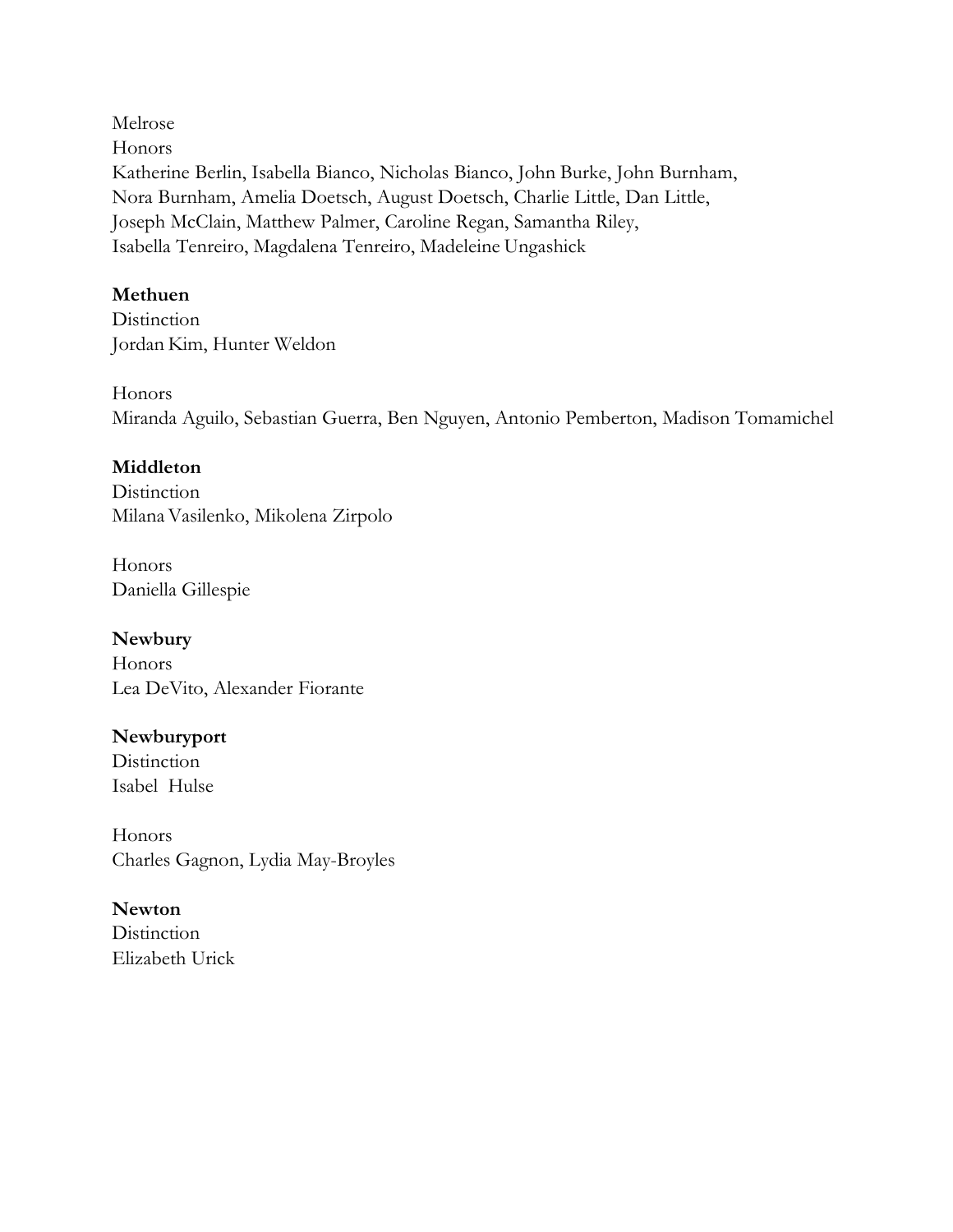### **North Andover**

#### **Distinction**

Kathryn Albano, LilyAmari, Anya Budzinski, Ela Budzinski, Meghan Callahan, Nathan Carlson, Lily Caron, Avery Davis, Mia Dinunzio, Vikramaaditya Gonuguntla, Rahul Gupta, Yuktha Jonnalagadda, Victoria MacKenzie, Aanya Metpelly, Aiden Paquette, Aiden Provost, Meredith Rhodes, Mia Romansik, Lily Seville, Christopher Weber

#### **Honors**

Mya Buendia, Kailash Chari, Sophia Christo, Molly Cinquegrano, Madelyn Dinunzio, Ainsley Golini, Kyle Harrington, Caitlin McCraw, Lindsay McDonald, Avanish Mishra, Brendan Morin, Ian Simpson, Kenna Sullivan, Neave Sullivan, Ryan Sullivan, Brooke Voica, Jay Voica, Madison Wakelin

#### **North Billerica**

**Distinction** Alyssa Joseph, Lauren Ouellette

Honors Catherine Jalbert, Henry Jalbert

### **North Reading**

**Distinction** Kiera Clark, Derek Daley, Zachary Fleming, Isabella Fountain, Jaya Gupta, Alexa Harris, Isabelle Labriola, Jasmine Labriola, Reece Montejo, Rowan Oostman, Martin Pierce, Sydney Rech

## **North Reading**

Honors Isabella Conte, Alannah Dynan, Conor Griffin, Gavin Griffith, Maxwell Hampoian, Maggie Little, Kyla Oostman, Rachel Rech, Ryan Rech

## **Peabody**

**Distinction** Emily Clay, Caroline Kelly, Anna Prideaux, Nicolo Senices, Christopher Trodden, Janna Vounessea, Lucas Williams

#### Honors

Paul Connor, Cali Lafferty, Ella Luongo, Morgan O'Donnell, Arianna Shalhoub, Megan Silva, Sophia Taylor, Ryleigh Vadala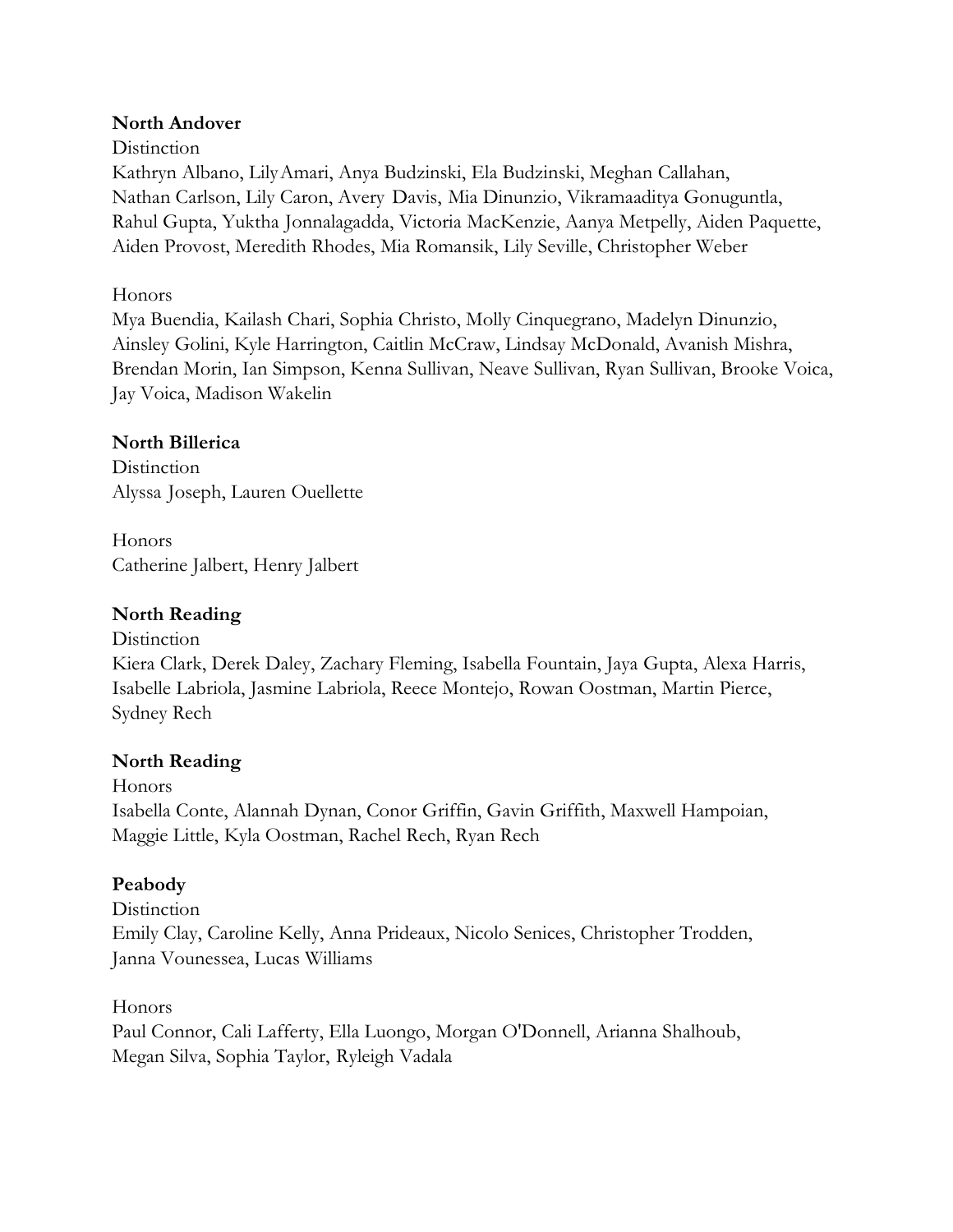### **Pelham, NH**

**Distinction** Aiden Becker, Benjamin Tshudy, Justin Tshudy

Honors Mario Tomic

### **Reading**

#### **Distinction**

Christian Alfieri, Miles Bhuta, Caroline Brabeck, Jonathan Burke, Katarina Burke, Vann Burkhart, Liam Deane, Katherine Doucette, Anthony Fergusson, Anna Ferranti, Tezza Galletta, Arushi Gangwani, Sadie Hagstrom, Julia Higgins, Allison Jenks, Samuel LaPlant, Kunyu Ma, Vera Masciarelli, Molly Matthews, Clare McCusker, Sean Murphy, Jenna Nadeau, Aaria Nagpal, Ava Napolitano, Matthew O'Malley, Ryan O'Malley, Emmi Shearer, Sage Singh, Victoria Trojer, Alexandor Vigorito, Marcus Villarroel, Victor Villarroel, Daniel Walsh, Tatum White, Xinru Xie, Kathryn Young, Michael Young, Xiangning Yu, Dillan Zanni, Joshua Zucchero

Honors

Riley Abbott, Luke Bartley, Madison Battaglia, Kyle Brickhouse, William Burns, Harrison Clarke, Daniel Cory, Trevor Coughlin, Emily Croteau, Gianna DeFilippo, Catherine Gallagher, Nicholas Genese, Sophia Gilchrist, Eva Giunta, Xizhi Han, Maria Hanna, Emmy Keddy, Nora Lafferty, Nora Matthews, Ethan Molettieri, Emma Moloney, Grace Monagle, Isabelle Murphy, Colin Neal, Kyra O'Neill, Brady Payne, Hailey Payne, David Pywell, Joshua Robichaud, Sofia Senn, Adhav Sharma, Sara Simpson, Benjamin Sperling, Owen Sperling, Rose Sperling, Kathryn Tesoro, Hellena Trojer, David VanderZouwen, Aaron Wilcox, Yikun Xian

#### **Revere**

**Distinction** Robert Nakashian

Honors Myles Baker, Katrina Michalak

#### **Rowley**

**Distinction** Emily Sousa

Honors Emily Desrochers, Paul Dundin, Nicole Tracy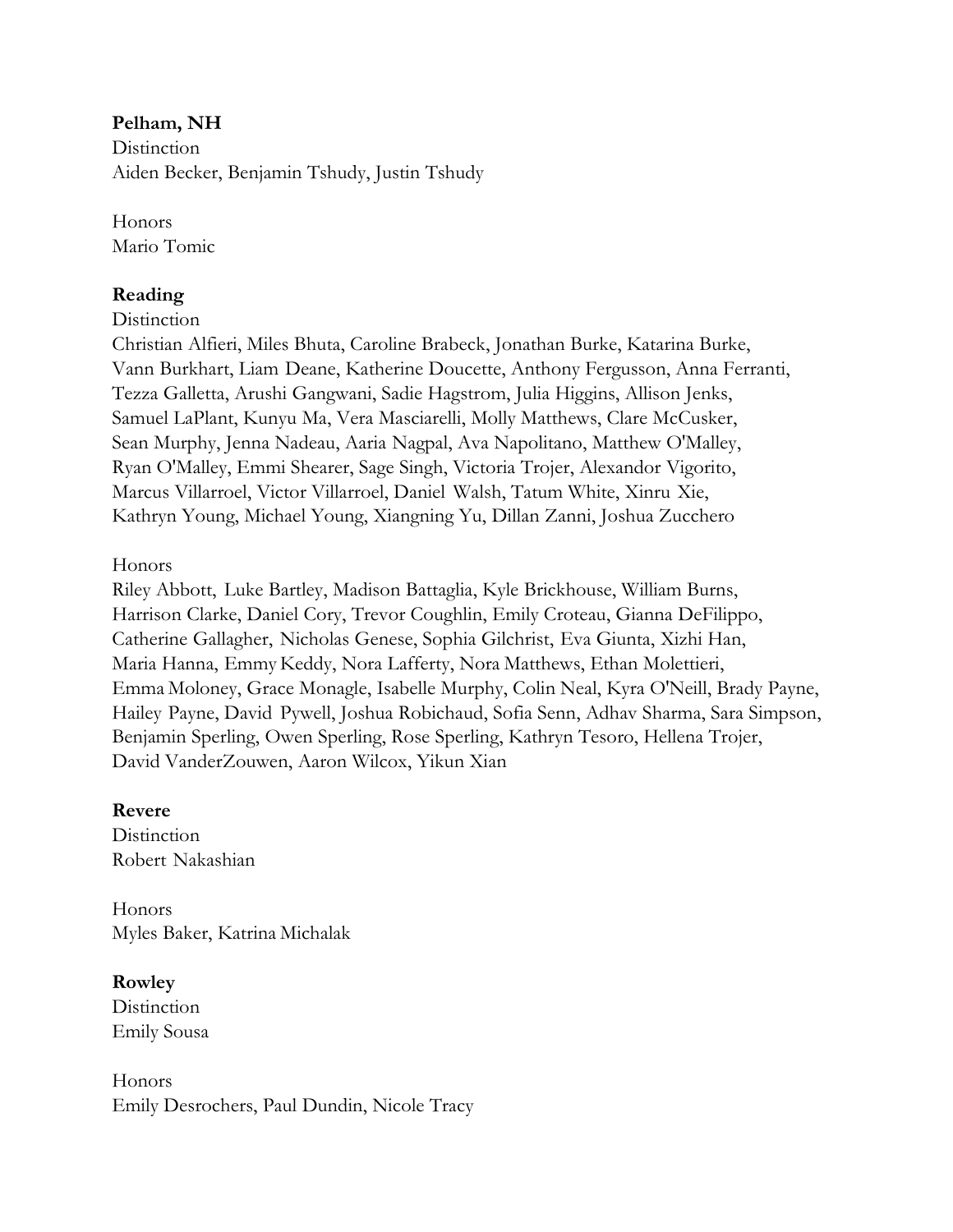**Salem, MA Distinction** Emma Losolfo, Alexis Sherry, Ava Sherry

## **Salem, NH**

Honors Alexa Schiela

## **Saugus**

**Distinction** Olivia Ferri, Victoria Liwanag, Ashlyn Rago, Angelica Zizza,

### Honors

Olivia Cann, Brett Fyfe, Caitlin Gagne, Chaz Knowles, Vance Knowles, Ava Murphy, Cameron Neal, Emily Schena, Braydon Sullivan, Declan Sullivan

### **Somerville**

Honors Sofiya Radochia

## **South Hamilton**

Honors Dylan Pagliuca

## **Stoneham**

#### **Distinction**

Chase Barlow, Alexander Barone, Vincent Barone, Maranda Bianchi,Sommer Bianchi, Enzo Carminati, Matthew Chatelle, Bhoomika Chopra, Jacob Coons, Rachel Coons, Jonathan DiPrizio, Christopher Ellis, Ryan Fiore, Janelle Irvin, Alyssa Mangino, Jillian McAuley, Kylie McDonald, Olivia McDonald, Katherine Millett, Aidan O'Neill, Mark Palumbo, Matthew Palumbo, Christopher Tauro, Nicholas Tauro, Nicole Theriault,

## **Stoneham**

Honors

Paige Barlow, Christopher Blake, Nicholas Blessing, Eliana Cohn, Lauren Costa, Caroline Courtney, Emily Crowley, Lilli Donahue, Nico Donahue, Nora Hanley, Derek Langenau, Bryce Leonard, Lily O'Neill, Lucas Ortiz, Dilan Patel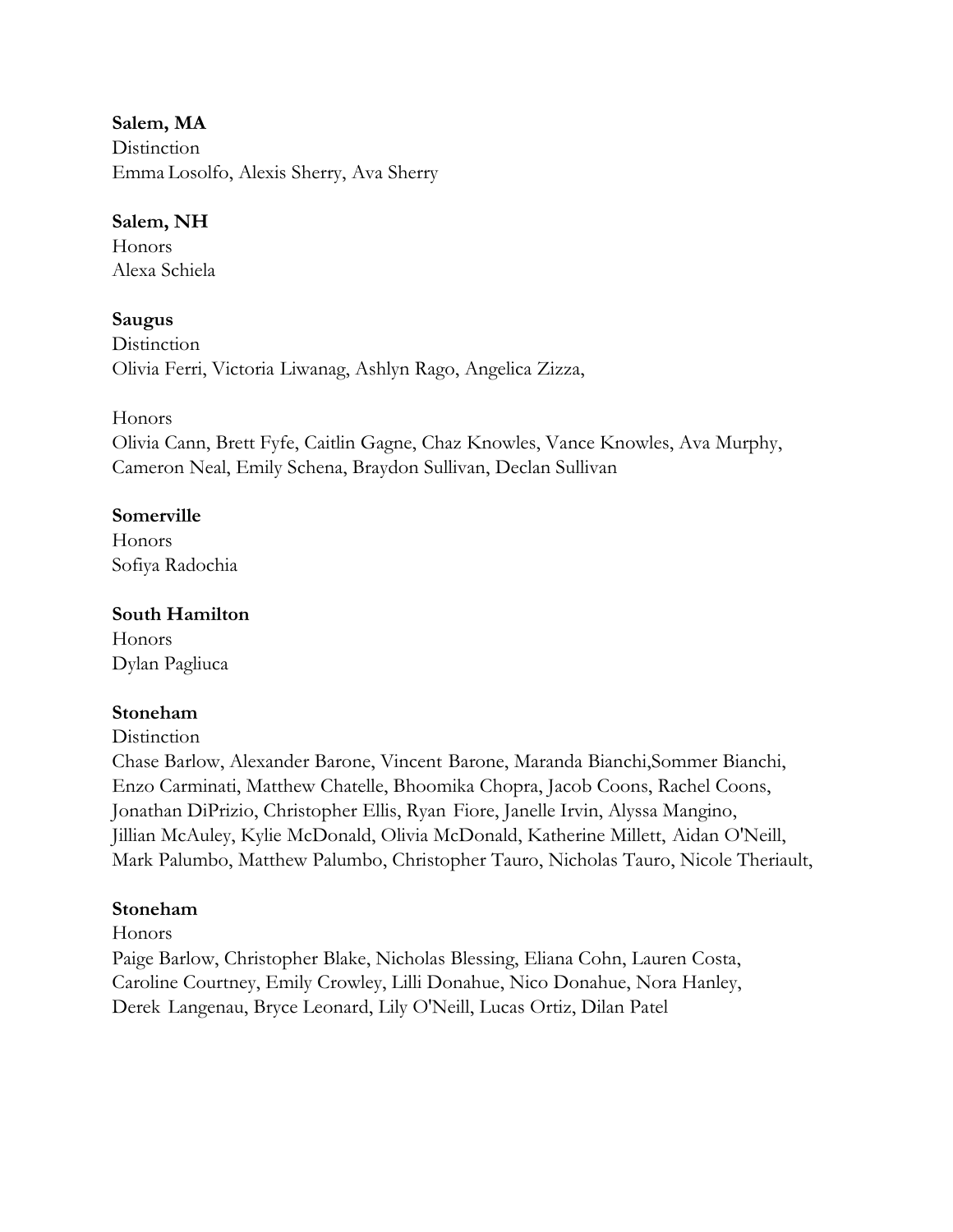#### **Swampscott**

**Distinction** Anna Dahlman

#### Honors

Samantha Demady, Nathan DeRoche, Sydney DeRoche, Colten Landen, Alison Perault

## **Tewksbury**

**Distinction** Kendryk Aquino, Anthony Burgess, Brady Harris, Connor Lynch, Sydney Spengler

Honors

Donald Bresette, Daniel Holmes, James Holmes, Emma Spengler, Ryan Thompson

# **Topsfield**

Honors Louis Caputo

# **Wakefield**

**Distinction** 

Thomas Casale, Katelin Farris, Ava Intoppa, George Mamakos, Grant Michel, Chloe Russell, Celia Sensale, Elliott Tinkler

# **Wakefield**

Honors Sabina Axelrod, KateBeckel, Jodee Domey, Neve Fitzgerald, Kayla Gallagher, Brendan Jaena, Cameron Jaena, Jason Margerison, Caroline Melanson, Evan Mihalovich, Preet Patel, Bianca Renzullo, Morgan Tammaro, Xinyi Zou

# **Waltham**

**Distinction** Andre Bashirians

## Honors

George Chapian, Eliza Martin, Paige Martin, Tristan Miller, Nareg Minassian, Mckenzie Morris, Jack Sweeney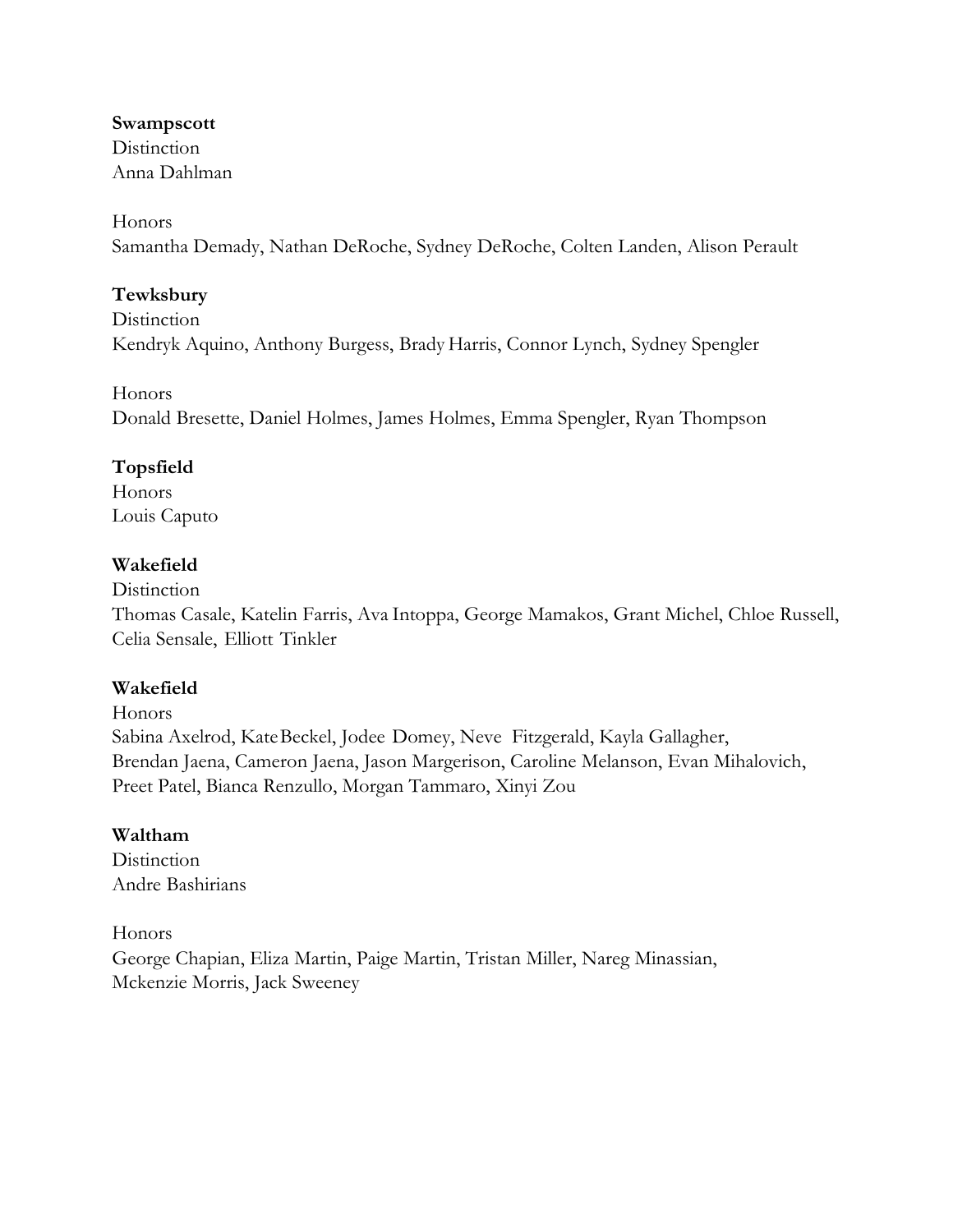**West Newbury Distinction** Maria DiFilippo

Honors Fischer Niehaus, Madeleine Rhoden

### **West Townsend**

**Distinction** Norah Abraham

### **Westford**

**Honors** Joshua Keith

## **Wilmington**

#### **Distinction**

Ayden Badrikian, Braeddon Dyment, Alessandro Fanuele, Sophia Fanuele, Madeleine Fisher, Nicolas Juliano, Alexandra Malley, Colby Medeiros, Athanasios Meimaris, Laney Putney

### Honors

Ryan Ackerley, Casey Ahlin, Brendan Ardito, Matthew Ardito, Aaden Caralis, Alana Caralis, Claire Connelly, Matthew Doherty, Nicholas Fanuele, Haley Fisher, Dominic Gabardi, Marissa Gallozzi, Jackson Guy, Lauryn Hanafin, Austin Jageler, Molly Johnson, Olivia Long, Jessica Martinson, Sydney Pilla, Will Putney, Gannon Ricci, Sarah Sampson, Juliana Scalfani, Livia Souza, Ruitang Sun, Braeden Vanisky, Ziming Wang

## **Winchester**

**Distinction** Michael Flynn, Lynch Foley, Cecilia Goldsmith, Aidan Jette

Honors George Boksanski, Trevor Casey, Marin Garrison, Luca Kovacev, Simona Kovacev, Ava Quinn, Anthony Sarney, Morgan Sopp, Neave Toner, Evan Wilson

## **Windham, NH**

Honors Aishling Cobery

**Honors** Melina Fedele, Bennett Money